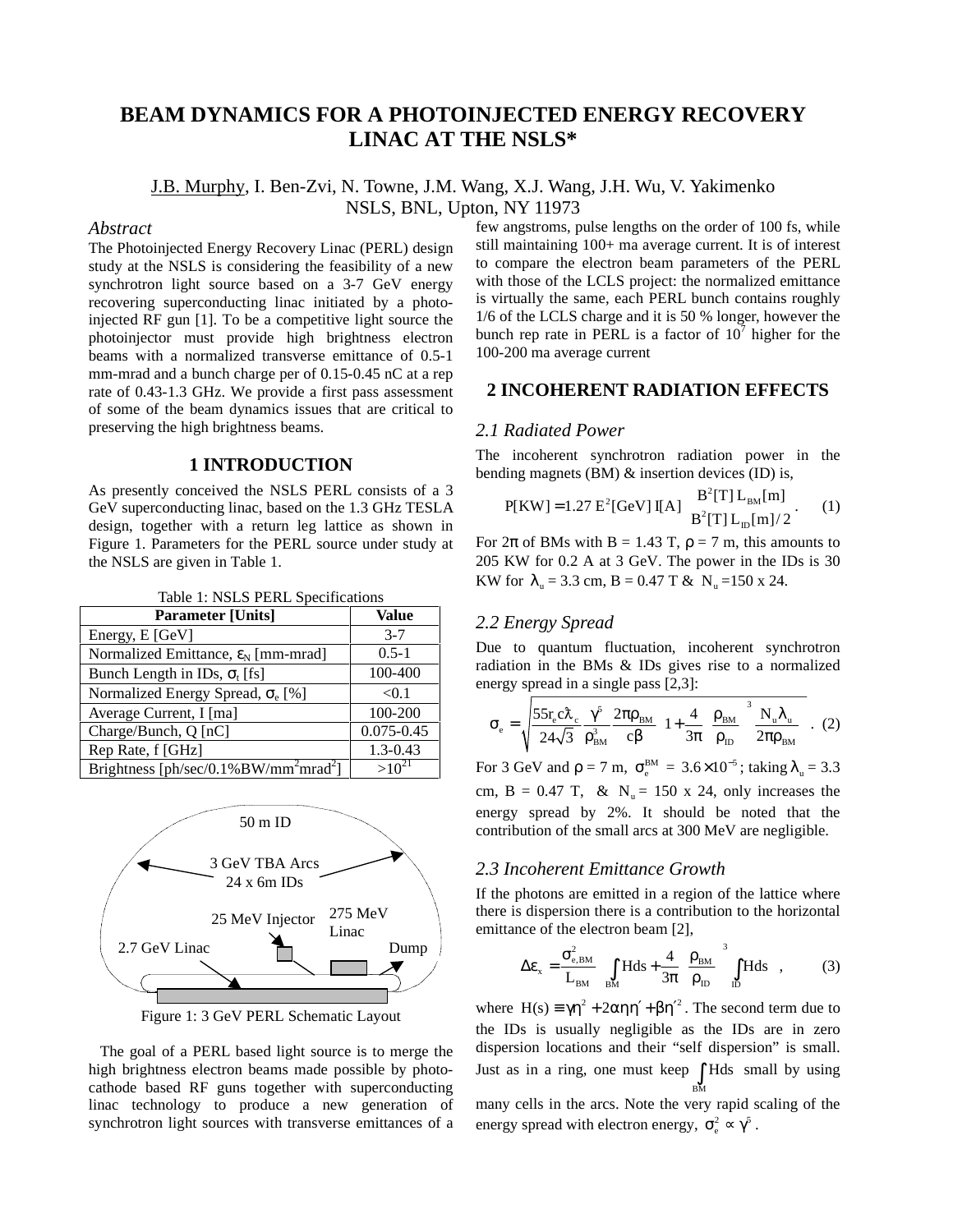### **3 LATTICE & BUNCH COMPRESSION**

The complete return leg is split into two loops, of 0.3 and 3 GeV, so that the input and output energy ratio of each linac is roughly 10 thereby simplifying the focusing in the linacs [4]. The 0.3 and 3 GeV arcs have 8 & 24 triple bend achromat cells respectively to yield a small contribution to the incoherent emittance growth in equation (3). Tuning of the dispersion in the center dipole of the TBA cells provides a variable  $R_{56}$ , which is coupled with an energy chirp in the linac sections, to yield longitudinal bunch compression by a factor of 30. Work is in progress with PARMELA to obtain an accurate distribution function for a beam from an L-band photoinjector and a 25 MeV booster linac. For the present calculations the RMS longitudinal emittance of the 25 MeV beam is assumed to be 3 ps x 0.1% and bi-Gaussian.

Bunch compression is done in two stages: from 3 ps  $\rightarrow$ 400 fs in the 275 MeV linac and small arc and from 400 fs  $\rightarrow$  100 fs in the 2.7 GeV linac and the first half of the large arc. A third harmonic cavity (3.9 GHz) is used to remove RF curvature in the 275 MeV linac and sextupoles are used to compensate the  $T_{566}$  elements in the arcs. To prepare the beam for energy recovery, the compression cycle is reversed in the second half of the large arc where the bunch is stretched to 400 fs; and finally back to 3 ps in the return through the 300 MeV loop to 25 MeV. The details of the final stage of energy recovery and the beam dump are under study.

### **4 LONGITUDINAL WAKEFIELDS**

Since one of the primary goals of the PERL source is to produce short electron bunches, ~ 100 fs, wakefields can enhance the energy spread of the electron beam and also gives rise to a coherent power loss proportional to the charge per bunch squared. Table 2 lists the longitudinal Green's function wakes considered so far in our analysis.

In Table 3 and Figure 2 we give analytic & numerical results for the power/length and normalized energy spread/length generated by these wakes, each considered independently, and for Gaussian bunches with 0.15 nC spaced at 1.3 GHz. Work is in progress to include all of the wakefields simultaneously into the ELEGANT tracking code so that cancellation or enhancement among the wakes can be assessed and the effects on bunch compression can be analyzed.

Table 2: Longitudinal Green's Function Wakefields

| Model                      | <b>Green's Function Wakefields</b>                                  |  |  |
|----------------------------|---------------------------------------------------------------------|--|--|
| Resistive<br>Wall [5]      | $\frac{c}{4\pi\alpha s^{3/2}}\sqrt{\frac{Z_0}{\pi\sigma_c}}H(s)$    |  |  |
| Multi-cell<br>SC Linac [6] | $-\frac{cZ_0}{\pi a^2}$ (1.165Exp[ $-\sqrt{s/s_0}$ ] – 0.165)H(s)   |  |  |
| Coherent<br>Syn. Rad.[7]   | $rac{1}{4\pi\epsilon_0} \frac{2}{3^{4/3} \rho^{2/3} s^{4/3}} H(-s)$ |  |  |

#### *4.1 Resistive Wall*

As presently envisioned, the bunch in the 3 GeV arc varies from  $0.4 \leftrightarrow 0.1$  ps, so for IDs with a copper chamber and a = 5 mm,  $74 \leq P/L \leq 592$  w/m and  $0.13 \leq$  $\sigma_{\rm E}$  / L  $\leq$  3.2 x 10<sup>-6</sup>/m. As seen from Table 3, the results for smaller gap IDs can be obtained by a simple scaling by 1/a.

|  | Table 3: Power/Length and Energy Spread/Length |
|--|------------------------------------------------|
|  |                                                |

| $10000$ $\mu$ $10000$ $\mu$ $1000$ $\mu$ $1000$ $\mu$<br>$5.5.5$ $\mu$ $\sigma$ $\sigma$ $\sigma$ $\sigma$ |                                                                                                                    |                                                              |  |
|------------------------------------------------------------------------------------------------------------|--------------------------------------------------------------------------------------------------------------------|--------------------------------------------------------------|--|
| <b>Model</b>                                                                                               | $P/L$ [w/m]                                                                                                        | $\sigma_{\rm E}$ / L [1/m]                                   |  |
| Resistive<br>Wall $[5]$                                                                                    | $cf_{rep} N^2 q^2 \Gamma \left[\frac{3}{4}\right]$<br>$Z_0$<br>$4\pi^2 a\sigma^{3/2}$                              | $0.023$ N q <sup>2</sup><br>$Z_0$<br>acmγ $σ^{3/2}$          |  |
| Coherent<br>Syn.Rad.[7]                                                                                    | $f_{\text{rep}}N^2q^2\Gamma\left[\frac{5}{6}\right]$<br>$4\pi^{3/2} 6^{1/3} \varepsilon_0 \rho^{2/3} \sigma^{4/3}$ | $0.246$ N r <sub>a</sub><br>$\gamma \rho^{2/3} \sigma^{4/3}$ |  |

# *4.2 Multi-Cell Linac*

In the SC linac the electron bunches are 400 fs long, yielding P/L = 400 w/m and  $\sigma_{\rm E}$  /L = 4x10<sup>-7</sup>/m. The impact of this heat on the cryogenic system of the 150 meter SC linac is under consideration.





### *4.3 Coherent Synchrotron Radiation (CSR)*

As is evident from Figure 2, CSR has the largest effect on the beam:  $4.2 \leq P/L \leq 27$  KW/m and  $0.5 \leq \sigma_{\rm F}$  / L  $\leq 3.2$  x  $10^{-5}$ /m. This implies that in 2πρ, with ρ = 7 m, the coherent synchrotron radiation power is in the range: 0.19  $\leq$  P/L  $\leq$  1.2 MW, depending on the compression scheme